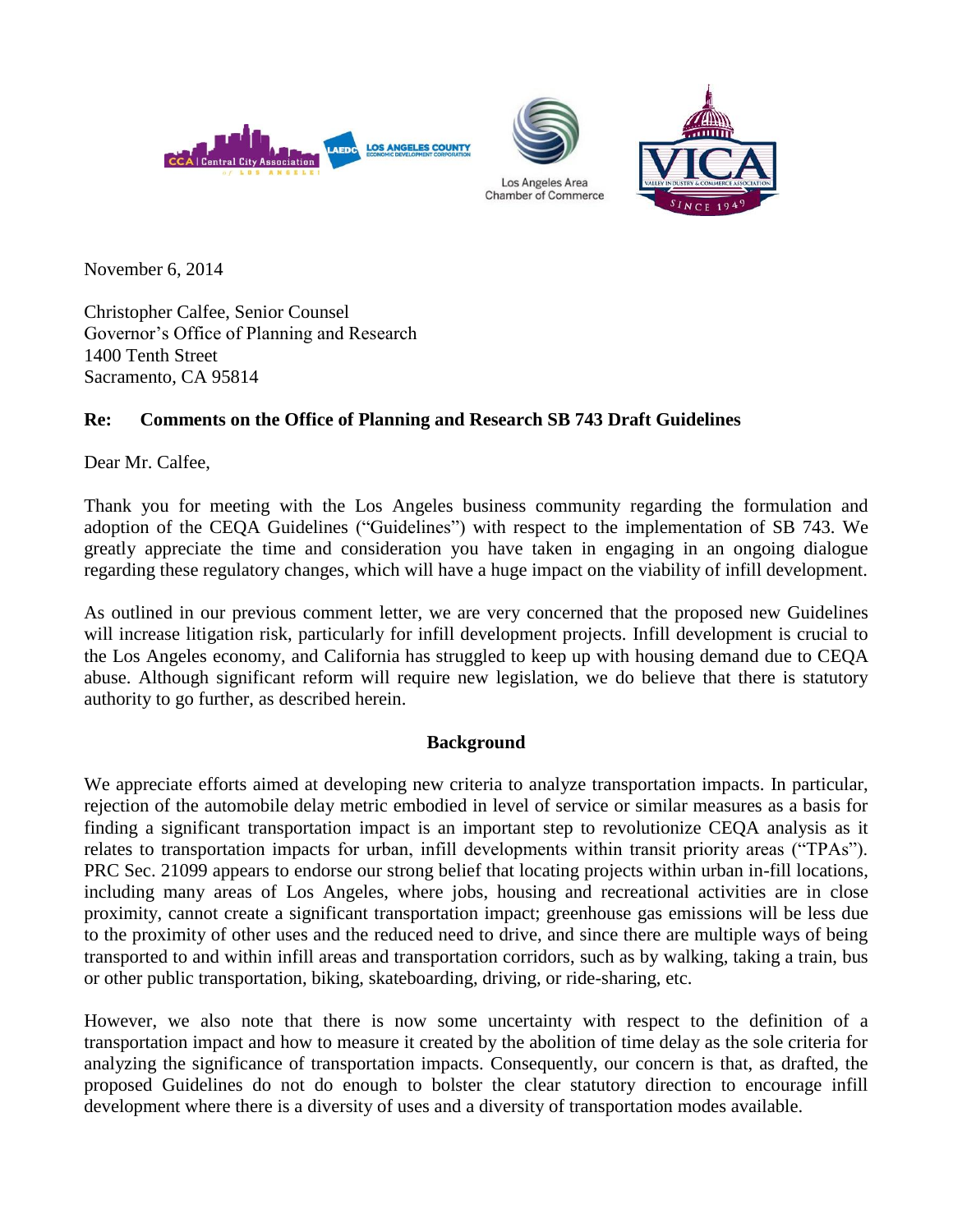### **Statutory Authority**

PRC Sec. 21099 specifically directs the Office of Planning & Research ("OPR") to set the applicable criteria for determining significant and unavoidable impacts in TPAs. This section requires that OPR establish the criteria on which a local agency decides to establish the transportation threshold of significance and it is similar to the authority that OPR has already exercised in CEQA Guidelines Sec. 15064.5 for determining the significance of historic resources.

Unlike *Communities for a Better Environment v. California Resources Agency,* ("*CBE*") (2002) 126 Cal.Rptr.2d 441, where the court found that the proposed guidelines of the California Resource Agency ("CRA") had established a "… regulatory standard in a way that forecloses the consideration of any other substantial evidence showing there may be a significant effect," with PRC Sec. 21099(b)(1) the State has mandated that OPR establish the criteria for determining the significance of transportation impacts. Thus, while lead agencies, such as the City of Los Angeles, still ultimately may decide when to call a transportation impact significant, unlike most other CEQA impact areas,<sup>1</sup> the State has directed OPR to establish the criteria for determining the significance of transportation impacts. In this context, under *CBE*, "a 'threshold of significance' for a given environmental effect is simply that level at which the lead agency finds the effects of the Project to be significant, the term may be defined as a quantitative or qualitative standard, or set of criteria, pursuant to which the significance of a given environmental effect may be determined.<sup>"</sup> Thus, it is difficult to see much of any meaningful distinction between the threshold of significance and the criteria on which it is based.

Under this framework, synthesizing *CBE* with PRC Sec. 21099, the State of California has authorized OPR to establish the set of criteria, i.e., quantitative or qualitative standards, pursuant to which the significance of transportation impacts may be determined.

Unlike *CBE* where the application of a regulatory standard foreclosed the consideration of any other substantial evidence showing there may be a significant effect, here, under SB 743, PRC Sec. 21099(b)(2) specifically mandates that no matter how much substantial evidence of automobile delay exists, as described solely by level of service ("LOS") or similar measures of vehicular capacity or traffic congestion, this potential evidence of automobile delay is prohibited from being considered a significant and unavoidable impact on the environment. As a result, PRC Sec. 21099 makes several dramatic and important changes in CEQA jurisprudence as it relates to transportation impacts: no matter how much substantial evidence is provided, automobile delay as solely described by LOS or similar measures of vehicle capacity or traffic congestion shall not be considered a significant and unavoidable impact on the environment. Consequently, while a lead agency may have a remnant level of service standard in various planning documents, such as a General Plan, the proposed Guidelines must affirmatively remove automobile delay from all CEQA analysis as solely described by LOS or similar measures of vehicle capacity or traffic congestion, whether in the Transportation or Land Use inconsistency sections. We ask you to incorporate this proposed modification into proposed new CEQA Guideline Sec. 15064.3. For example, if LOS standards are used in a General Plan, then there should not be a CEQA land use inconsistency due solely to a deviation from a General Plan's LOS standard. Further, to the extent LOS is embedded in a Congestion Management Plan ("CMP"), a deviation from a CMP's LOS standard should not be a CEQA land use inconsistency.

 $\overline{a}$ 

 $<sup>1</sup>$  The State has imposed significance criteria for historic and archaeological resources in CEQA.</sup>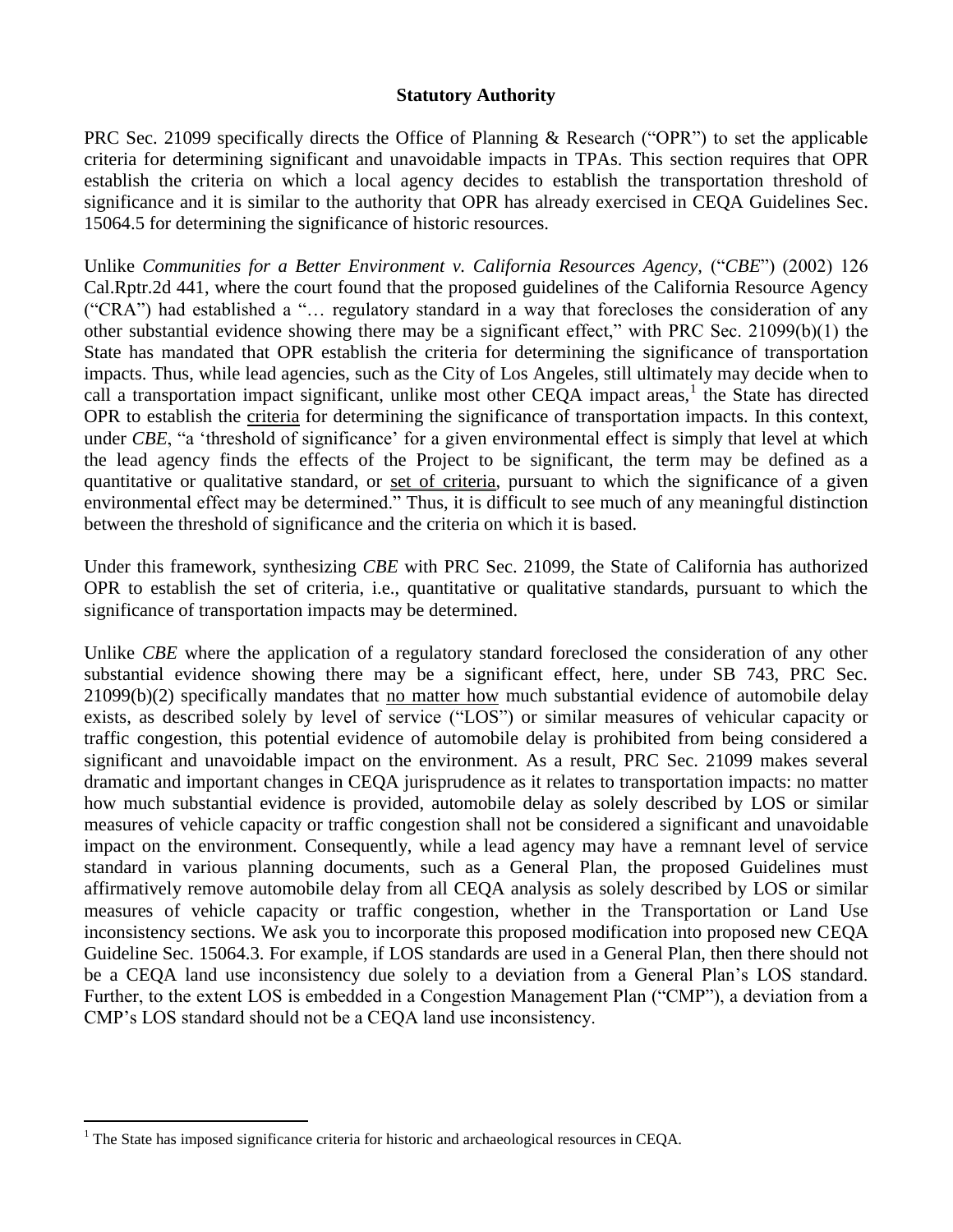### **Recommendations**

In this bold new CEQA world for transportation impacts, OPR's proposed Guidelines take a much needed step forward, but they can improve substantially because they do not fully and clearly establish the criteria for determining the significance of transportation impacts in TPAs.

The proposed Guidelines may be further improved in the following ways:

### **Do not conflate transportation impacts with other CEQA impact areas.**

Proposed Sec. 15064.3(a) raises indirect impact areas, such as air quality, noise and hazards/safety. Referencing these other impact areas here creates some confusion about their relationship to transportation impacts and whether some additional analysis is being required. These topics are already required to be analyzed in other sections of an environmental document pursuant to CEQA Guidelines Appendix G, so it seems a duplicative analysis is unnecessary and inefficient.

### **Bolster the exemption from vehicle miles traveled ("VMT") analysis for in-fill development within TPAs.**

As stated earlier, in-fill development, including many areas of Los Angeles, promotes the three listed mandatory priorities of PRC Sec. 21099. Therefore, proposed Sec. 15064.3(b)(1) should clearly exempt in-fill development within TPAs from a VMT analysis. The words "… generally may be considered to have a less than significant transportation impact" should be changed to "… generally would be considered to have a less than significant transportation impact." The subsequent words "generally may" should be changed to "generally would" in this subsection.

#### **Proposed Sec. 15064(b)(2) should be redrafted or deleted.**

As drafted, the language is ambiguous since it does not clearly define a "transportation project." It is possible that *all* projects could be construed as "transportation projects." Therefore, we ask for more specific language so that the section can be applied narrowly. However, even if the language were to apply only to traffic-inducing transportation projects, there should not be this extra opportunity to sneak in a capacity or automobile delay significant impact through this new induced traffic metric, as it is not in the spirit of PRC Sec. 21099. Since congestion (capacity or automobile delay) will no longer be considered a significant impact, the presence of more cars or capacity should be irrelevant whether induced or directly caused.

### **Many of the proposed mitigation measures listed in Appendix F address social and economic factors that are outside the scope of CEQA.**

Further, they are completely unworkable for individual projects. For example, if a project is residential in nature, it is beyond the scope of a project to increase "access to common goods and services, such as groceries, schools, and daycare." There is also no factual basis or nexus between "incorporating affordable housing into the project" with transportation impacts. Considering income and net asset thresholds for affordable housing, it is highly likely that to the extent affordable housing residents have cars, affordable housing residents would have older, more heavily polluting cars compared to market rate residents. Moderate income affordable housing residents, such as those at 60 percent AMI are as likely to drive to their jobs as non-affordable housing residents, except due to income/asset requirements the affordable residents at 60 percent AMI are likely to drive older, more heavily polluting cars. It is absolutely unclear how this "mitigation measure" would promote the reduction of greenhouse gasses or the development of multimodal transportation networks. Numerous other proposed "mitigation measures" suffer from similar infirmities - lacking nexus between the asserted purposes and the impacts.